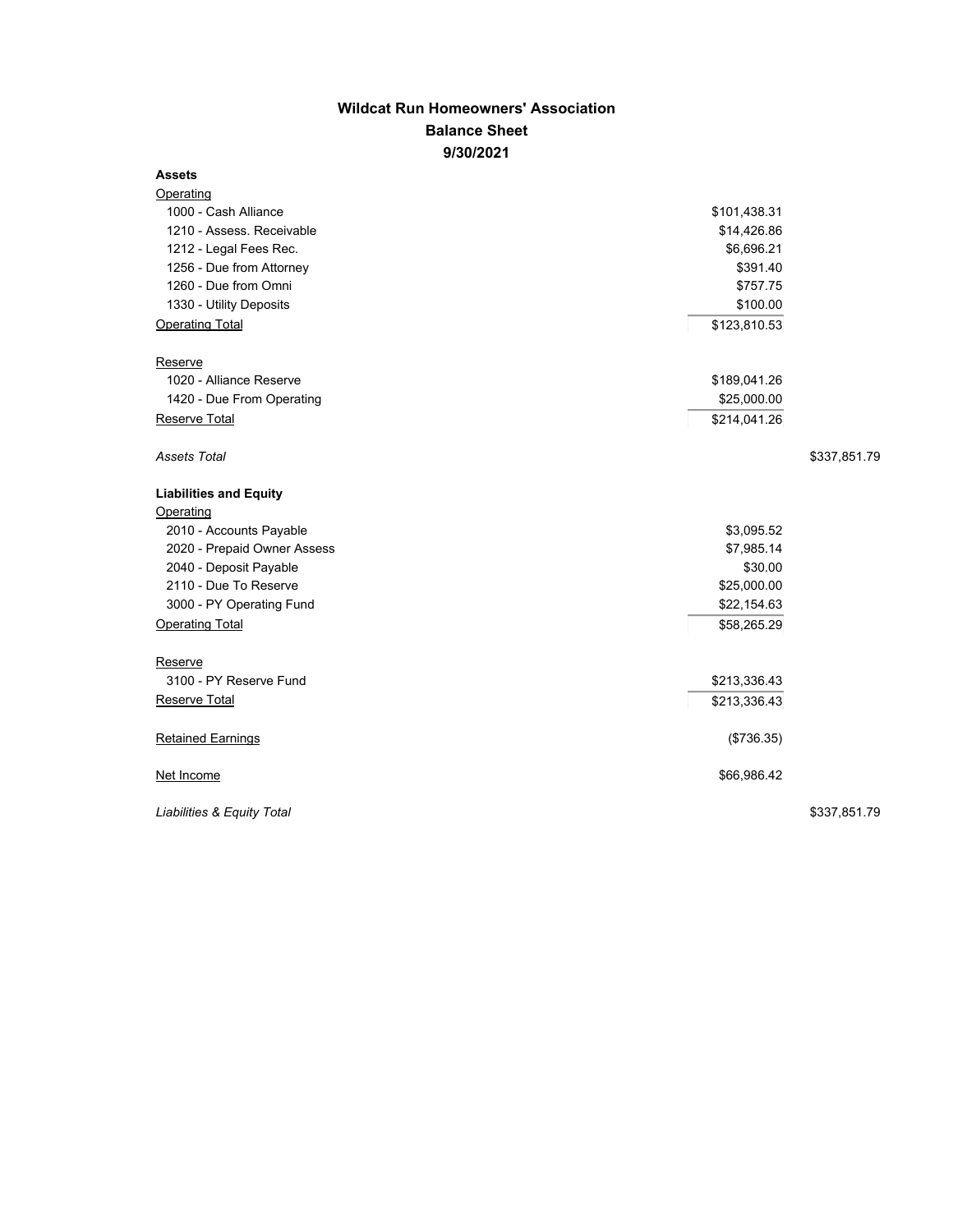## **Wildcat Run Homeowners' Association Budget Comparison Report 9/1/2021 - 9/30/2021**

 $\sim$ 

|                                      | 9/1/2021 - 9/30/2021 |                         |                       | 1/1/2021 - 9/30/2021 |                                         |                           |                        |
|--------------------------------------|----------------------|-------------------------|-----------------------|----------------------|-----------------------------------------|---------------------------|------------------------|
|                                      | <b>Actual</b>        | Budget                  | Variance              | <b>Actual</b>        | <b>Budget</b>                           |                           | Variance Annual Budget |
| Income                               |                      |                         |                       |                      |                                         |                           |                        |
| <u>Income</u>                        |                      |                         |                       |                      |                                         |                           |                        |
| 4181 - Pool Pass                     | \$0.00               | \$0.00                  | \$0.00                | \$11,085.00          | \$12,200.00                             | (\$1,115.00)              | \$12,200.00            |
| Total Income                         | \$0.00               | \$0.00                  | \$0.00                | \$11,085.00          | \$12,200.00                             | (\$1,115.00)              | \$12,200.00            |
| Operating                            |                      |                         |                       |                      |                                         |                           |                        |
| 4100 - Association Fees              | \$0.00               | \$0.00                  | \$0.00                |                      | \$313,917.00 \$329,280.00 (\$15,363.00) |                           | \$329,280.00           |
| 4101 - Good Faith Credit             | \$0.00               | \$0.00                  | \$0.00                | \$0.00               |                                         | \$13,875.00 (\$13,875.00) | \$13,875.00            |
| 4130 - Late Fees                     | \$0.00               | \$0.00                  | \$0.00                | \$3,429.32           | \$0.00                                  | \$3,429.32                | \$0.00                 |
| 4140 - Interest Income               | \$2.46               | \$0.00                  | \$2.46                | \$192.94             | \$0.00                                  | \$192.94                  | \$0.00                 |
| 4150 - Legal Fees Income             | \$107.38             | \$0.00                  | \$107.38              | \$2,912.03           | \$0.00                                  | \$2,912.03                | \$0.00                 |
| 4157 - Bad Debt Recovery             | \$162.81             | \$0.00                  | \$162.81              | \$2,814.51           | \$0.00                                  | \$2,814.51                | \$0.00                 |
| <b>Total Operating</b>               | \$272.65             | \$0.00                  | \$272.65              |                      | \$323,265.80 \$343,155.00 (\$19,889.20) |                           | \$343,155.00           |
| Reserve                              |                      |                         |                       |                      |                                         |                           |                        |
| 9020 - Interest Income               | \$23.30              | \$0.00                  | \$23.30               | \$211.96             | \$0.00                                  | \$211.96                  | \$0.00                 |
| Total Reserve                        | \$23.30              | \$0.00                  | \$23.30               | \$211.96             | \$0.00                                  | \$211.96                  | \$0.00                 |
| <b>Total Income</b>                  | \$295.95             | \$0.00                  | \$295.95              |                      | \$334,562.76 \$355,355.00 (\$20,792.24) |                           | \$355,355.00           |
| <b>Expense</b>                       |                      |                         |                       |                      |                                         |                           |                        |
| Operating                            |                      |                         |                       |                      |                                         |                           |                        |
| 5010 - Admin Fees                    | \$157.12             | \$250.00                | \$92.88               | \$2,597.68           | \$2,250.00                              | (\$347.68)                | \$3,000.00             |
| 5020 - Postage                       | \$133.43             | \$291.00                | \$157.57              | \$4,482.92           | \$2,619.00                              | (\$1,863.92)              | \$3,500.00             |
| 5030 - Professional Service          | \$948.39             | \$500.00                | (\$448.39)            | \$6,613.72           | \$2,500.00                              | (\$4,113.72)              | \$4,000.00             |
| 5031 - Accounting Fees               | \$0.00               | \$0.00                  | \$0.00                | \$100.00             | \$400.00                                | \$300.00                  | \$400.00               |
| 5033 - Taxes/Licenses/Perm           | \$0.00               | \$0.00                  | \$0.00                | \$3,659.00           | \$850.00                                | (\$2,809.00)              | \$850.00               |
| 5040 - Management Cont               | \$3,528.14           | \$3,528.00              | (\$0.14)              | \$31,803.26          | \$31,752.00                             | (\$51.26)                 | \$42,336.00            |
| 5050 - Insurance Expense             | \$0.00               | \$0.00                  | \$0.00                | \$5,243.80           | \$8,900.00                              | \$3,656.20                | \$8,900.00             |
| 5060 - Bad Debt/Writeoff             | \$0.00               | \$0.00                  | \$0.00                | \$468.50             | \$16,464.00                             | \$15,995.50               | \$16,464.00            |
| 5070 - Website Expense               | \$50.00              | \$50.00                 | \$0.00                | \$400.00             | \$450.00                                | \$50.00                   | \$600.00               |
| 5088 - Committee Expense             | \$0.00               | \$5,000.00              | \$5,000.00            | \$0.00               | \$5,000.00                              | \$5,000.00                | \$5,000.00             |
| 5110 - Electricity                   | \$6,585.36           | \$4,250.00 (\$2,335.36) |                       | \$45,246.10          | \$38,250.00                             | (\$6,996.10)              | \$51,000.00            |
| 5120 - Water & Sewer                 | \$578.33             | \$800.00                | \$221.67              | \$8,525.29           | \$7,500.00                              | (\$1,025.29)              | \$8,500.00             |
| 5130 - Trash Removal                 | \$0.00               | \$50.00                 | \$50.00               | \$0.00               | \$250.00                                | \$250.00                  | \$300.00               |
| 5170 - Security/Monitoring           | \$492.00             | \$750.00                | \$258.00              | \$6,064.75           | \$6,750.00                              | \$685.25                  | \$9,000.00             |
| 5210 - Landscape Contract            | \$6,172.05           | \$5,555.00              | (\$617.05)            | \$43,204.35          | \$44,440.00                             | \$1,235.65                | \$55,550.00            |
| 5211 - Landscaping Misc              | \$200.00             | \$0.00                  | (\$200.00)            | \$420.42             | \$1,500.00                              | \$1,079.58                | \$1,500.00             |
| 5221 - Common Area Maint             | \$0.00               | \$0.00                  | \$0.00                | \$915.50             | \$1,000.00                              | \$84.50                   | \$1,000.00             |
| 5232 - Pond Contract                 | \$187.25             | \$0.00                  | (\$187.25)            | \$13,608.38          | \$12,830.00                             | (\$778.38)                | \$12,830.00            |
| 5234 - Darinage Easement Maintenance | \$0.00               | \$0.00                  | \$0.00                | \$2,307.27           | \$500.00                                | (\$1,807.27)              | \$500.00               |
| 5250 - Fountain Maintenance          | \$1,311.41           |                         | $$0.00$ $($1,311.41)$ | \$3,638.69           | \$3,000.00                              | (\$638.69)                | \$3,000.00             |
| 5251 - Fountain Contract             | \$0.00               | \$0.00                  | \$0.00                | \$4,047.68           | \$9,126.00                              | \$5,078.32                | \$9,126.00             |
| 5252 - Water Feature                 | \$0.00               | \$0.00                  | \$0.00                | \$12,594.50          | \$17,000.00                             | \$4,405.50                | \$17,000.00            |
| 5260 - Snow removal                  | \$0.00               | \$0.00                  | \$0.00                | \$5,668.50           | \$4,500.00                              | (\$1,168.50)              | \$7,500.00             |
| 5295 - Street Light Maintenance      | \$0.00               | \$0.00                  | \$0.00                | \$0.00               | \$500.00                                | \$500.00                  | \$500.00               |
| 5400 - Playground Maintenance        | \$0.00               | \$150.00                | \$150.00              | \$1,122.75           | \$1,350.00                              | \$227.25                  | \$1,800.00             |
| 5410 - Pool Contract                 | \$7,400.00           | \$7,000.00              | (\$400.00)            | \$54,700.00          | \$56,000.00                             | \$1,300.00                | \$56,000.00            |
| 5412 - Pool Misc                     | \$80.00              | \$250.00                | \$170.00              | \$8,739.44           | \$2,000.00                              | (\$6,739.44)              | \$2,000.00             |